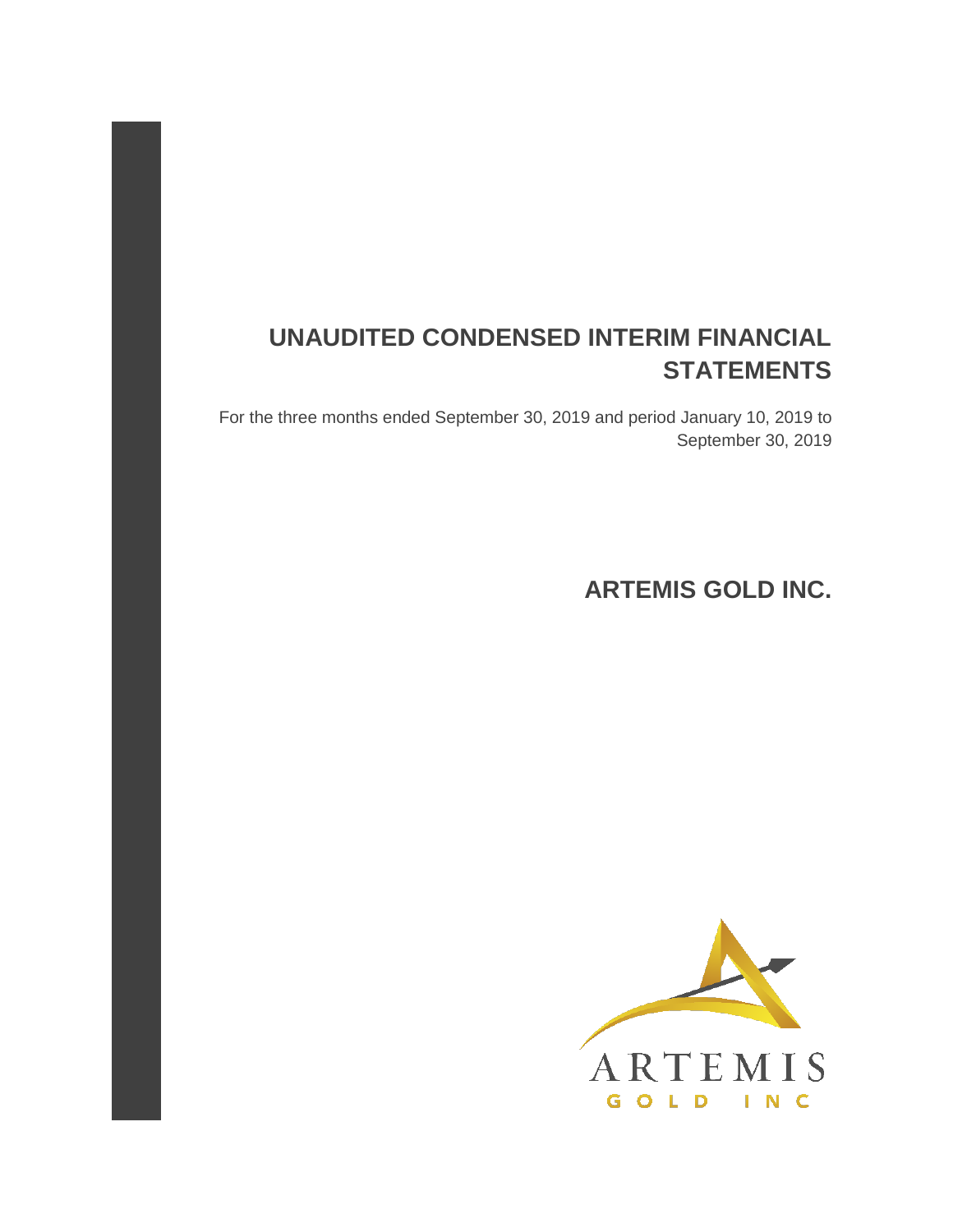### **NOTICE OF NO AUDITOR REVIEW OF INTERIM FINANCIAL STATEMENTS**

The accompanying unaudited condensed interim financial statements of Artemis Gold Inc. have been prepared by and are the responsibility of the Company's management.

The Company's independent auditor has not performed a review of these condensed interim financial statements in accordance with the standards established by the Chartered Professional Accountants of Canada for a review of interim financial statements by an entity's auditor.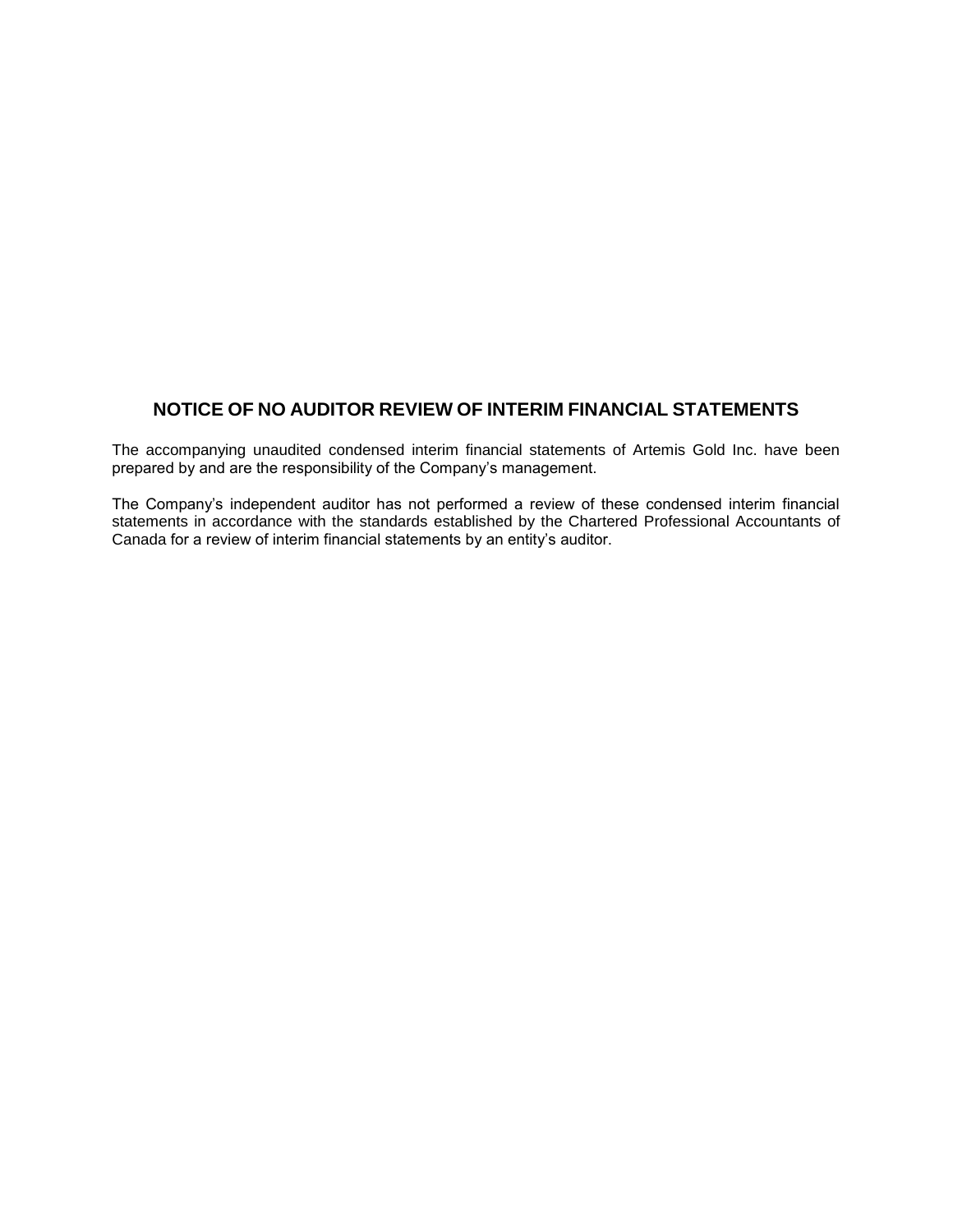Balance Sheet *(Unaudited)* As at September 30, 2019 *(Expressed in Canadian Dollars)*

|                                                  | <b>Notes</b> | September 30, 2019 |            |  |  |
|--------------------------------------------------|--------------|--------------------|------------|--|--|
| <b>Current assets</b>                            |              |                    |            |  |  |
| Cash                                             |              | \$                 | 32,510,450 |  |  |
| Receivables                                      |              |                    | 9,872      |  |  |
| Prepaid expenses and deposits                    |              |                    | 10,124     |  |  |
|                                                  |              |                    | 32,530,446 |  |  |
| <b>Non-current assets</b>                        |              |                    |            |  |  |
| Investment in associate                          | 5            |                    | 5,208,259  |  |  |
| Convertible debenture                            | 5            |                    | 10,356,078 |  |  |
| Warrants                                         | 5            |                    | 2,436,322  |  |  |
| Mineral property                                 | 6            |                    | 225,945    |  |  |
| <b>TOTAL ASSETS</b>                              |              |                    | 50,757,050 |  |  |
|                                                  |              |                    |            |  |  |
| <b>Liabilities</b>                               |              |                    |            |  |  |
| <b>Current liabilities</b>                       |              |                    |            |  |  |
| Accounts payable and accrued liabilities         |              |                    | 348,165    |  |  |
| Due to related parties                           | 10           |                    | 58,841     |  |  |
|                                                  |              |                    | 407,006    |  |  |
| Deferred income tax liability                    | 8            |                    | 1,094,359  |  |  |
| <b>TOTAL LIABILITIES</b>                         |              |                    | 1,501,365  |  |  |
|                                                  |              |                    |            |  |  |
| <b>Shareholders' Equity</b>                      |              |                    |            |  |  |
| Share capital                                    | 9            |                    | 41,771,399 |  |  |
| Retained earnings                                |              |                    | 7,484,286  |  |  |
| <b>Total Shareholders' Equity</b>                |              |                    | 49,255,685 |  |  |
| TOTAL LIABILITIES AND SHAREHOLDERS' EQUITY       |              | \$                 | 50,757,050 |  |  |
|                                                  |              |                    |            |  |  |
| Nature of operations and going concern           | 1            |                    |            |  |  |
| Subsequent events                                | 12           |                    |            |  |  |
| Approved for Issuance by the Board of Directors: |              |                    |            |  |  |
| "Robert Atkinson"                                |              | Director           |            |  |  |
| "Steven Dean"                                    |              | Director           |            |  |  |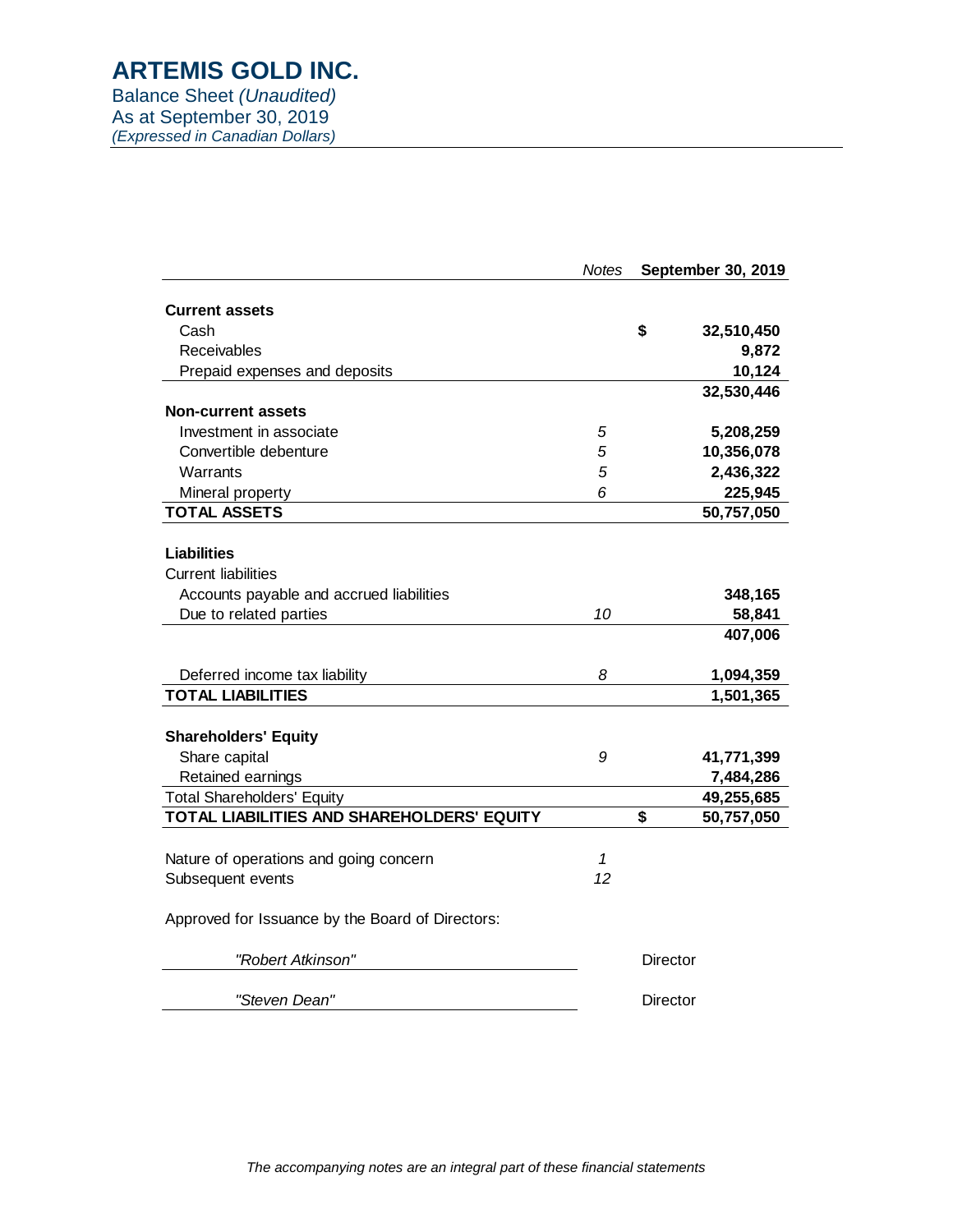Statement of Income and Comprehensive Income For the three months ended September 30, 2019 and the period January 10, 2019 to September 30, 2019 *(Unaudited) (Expressed in Canadian Dollars)*

|                                              |              | For the three<br>months ended | For the period                                   |
|----------------------------------------------|--------------|-------------------------------|--------------------------------------------------|
|                                              | <b>Notes</b> | September 30, 2019            | <b>January 10, 2019 to</b><br>September 30, 2019 |
|                                              |              |                               |                                                  |
| <b>Operating Expenses</b>                    |              |                               |                                                  |
| Management fees and wages                    | 10           | \$<br>$(67,940)$ \$           | (67, 940)                                        |
| Investor relations and corporate development |              | (2,770)                       | (2,770)                                          |
| License and insurance                        |              | (3, 375)                      | (3, 375)                                         |
| Office and general                           |              | (11, 505)                     | (11, 505)                                        |
| Professional fees                            |              | (16, 179)                     | (135, 413)                                       |
| Transfer agent and regulatory                |              | (33, 724)                     | (33, 724)                                        |
| Net loss from operations                     |              | (135, 493)                    | (254, 727)                                       |
| <b>Other Income/ (Expense)</b>               |              |                               |                                                  |
| Convertible debenture interest expense       | 7            | (21, 227)                     | (148, 591)                                       |
| Equity share of investment in associate      | 5            | (117, 018)                    | (185, 741)                                       |
| Gain on investment in associate              | 5            | 1,823,016                     | 9,186,399                                        |
| Interest income                              |              | 34,477                        | 34,477                                           |
|                                              |              |                               |                                                  |
| Net income before income taxes               |              | 1,583,755                     | 8,631,817                                        |
| Deferred income tax expense                  | 8            | (195,777)                     | (1,147,531)                                      |
| Net Income and comprehensive income for      |              |                               |                                                  |
| the period                                   |              | \$<br>1,387,978               | \$<br>7,484,286                                  |
| Income per common share                      |              |                               |                                                  |
| <b>Basic</b>                                 |              | \$<br>0.06                    | 0.71<br>\$                                       |
| <b>Diluted</b>                               |              | \$<br>0.06                    | \$<br>0.50                                       |
| Weighted average number of common            |              |                               |                                                  |
| shares outstanding                           |              |                               |                                                  |
| <b>Basic</b>                                 |              | 23,979,721                    | 10,476,773                                       |
| <b>Diluted</b>                               |              | 25,315,240                    | 15,382,139                                       |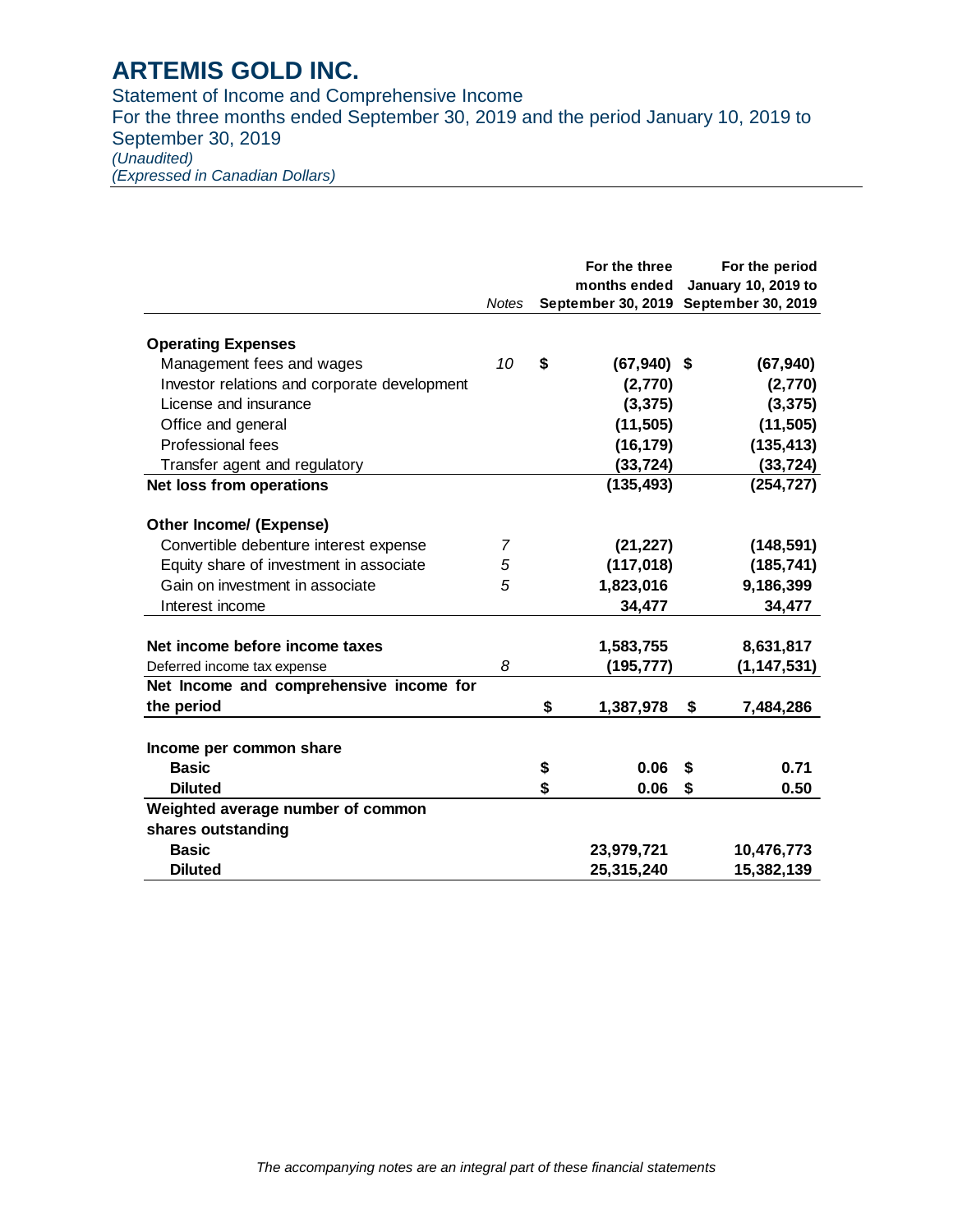### Statement of Changes in Equity (Unaudited) For the period January 10, 2019 to September 30, 2019

*(Expressed in Canadian Dollars)*

|                                     |              | <b>Share capital</b> |   |                 |   |                          |            |
|-------------------------------------|--------------|----------------------|---|-----------------|---|--------------------------|------------|
|                                     |              | Number of            |   |                 |   | <b>Retained</b>          | Total      |
|                                     | <b>Notes</b> | shares<br>Amount     |   | <b>Earnings</b> |   | equity                   |            |
| Balance - January 10, 2019          |              |                      | S |                 | S | $\blacksquare$           | \$         |
| Share issuance - March 14, 2019     | 9            | 5,085,710            |   | 3,906,000       |   | -                        | 3,906,000  |
| Share issuance - June 12, 2019      | 9            |                      |   | 125,000         |   | $\overline{\phantom{0}}$ | 125,000    |
| Shares issued on conversion of debt | 7, 9         | 6,825,986            |   | 5.242.591       |   | $\overline{\phantom{0}}$ | 5.242.591  |
| Private Placement - Aug 27, 2019    | 9            | 36,268,407           |   | 32,641,566      |   | -                        | 32,641,566 |
| Share issue costs                   | 9            |                      |   | (143, 759)      |   |                          | (143, 759) |
| Net income for the period           |              |                      |   |                 |   | 7,484,286                | 7,484,286  |
|                                     |              |                      |   |                 |   |                          |            |
| Balance - September 30, 2019        |              | 48,180,105           |   | 41,771,399      |   | 7,484,286                | 49,255,685 |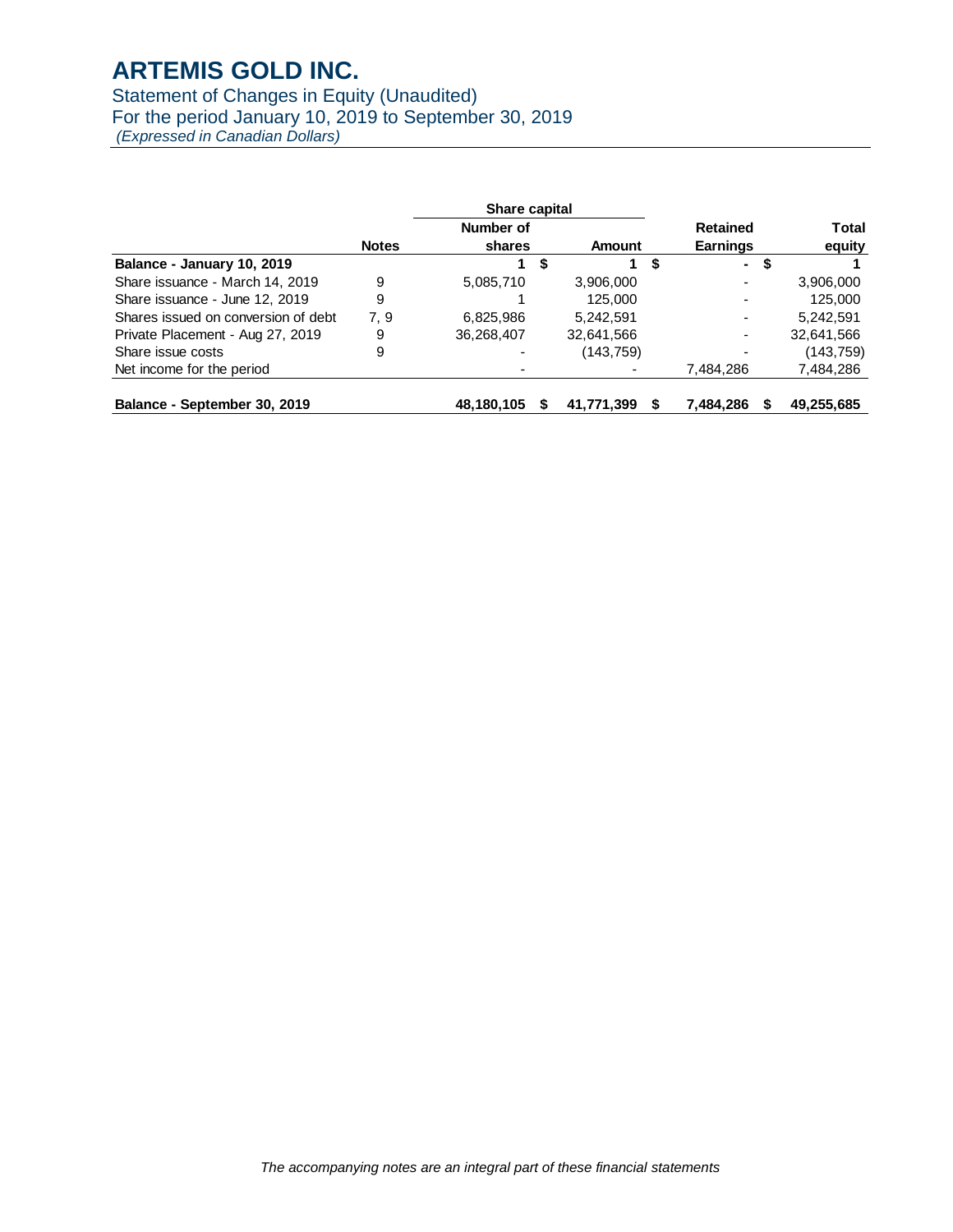Statement of Cash Flows *(Unaudited)* For the period January 10, 2019 to September 30, 2019 *(Expressed in Canadian Dollars)*

|                                                   | <b>January 10, 2019 to</b><br>September 30, 2019 |
|---------------------------------------------------|--------------------------------------------------|
| <b>Operating activities</b>                       |                                                  |
| Net income for the period                         | \$<br>7,484,286                                  |
| Items not involving cash:                         |                                                  |
| Deferred tax expense                              | 1,147,531                                        |
| Convertible debenture interest expense            | 148,591                                          |
| Equity share of investment in associate           | 185,741                                          |
| Gain on investment                                | (9, 186, 399)                                    |
| Interest income                                   | (34, 477)                                        |
| Net changes in non-cash working capital           | 220,348                                          |
| Net cash used in operating activities             | (34, 379)                                        |
| <b>Investment activities</b><br>Interest received | 34,477                                           |
| Investment in Velocity Minerals Ltd.              | (9,000,000)                                      |
| Option payment                                    | (125,000)                                        |
| Net cash used in financing activities             | (9,090,523)                                      |
| <b>Financing activities</b>                       |                                                  |
| Convertible debenture proceeds                    | 5,094,000                                        |
| Share issuance proceeds                           | 36,672,566                                       |
| Share issue costs                                 | (131,214)                                        |
| Net cash provided by financing activities         | 41,635,352                                       |
| Change in cash during the period                  | 32,510,450                                       |
| Cash, beginning of period                         |                                                  |
| Cash, end of period                               | \$<br>32,510,450                                 |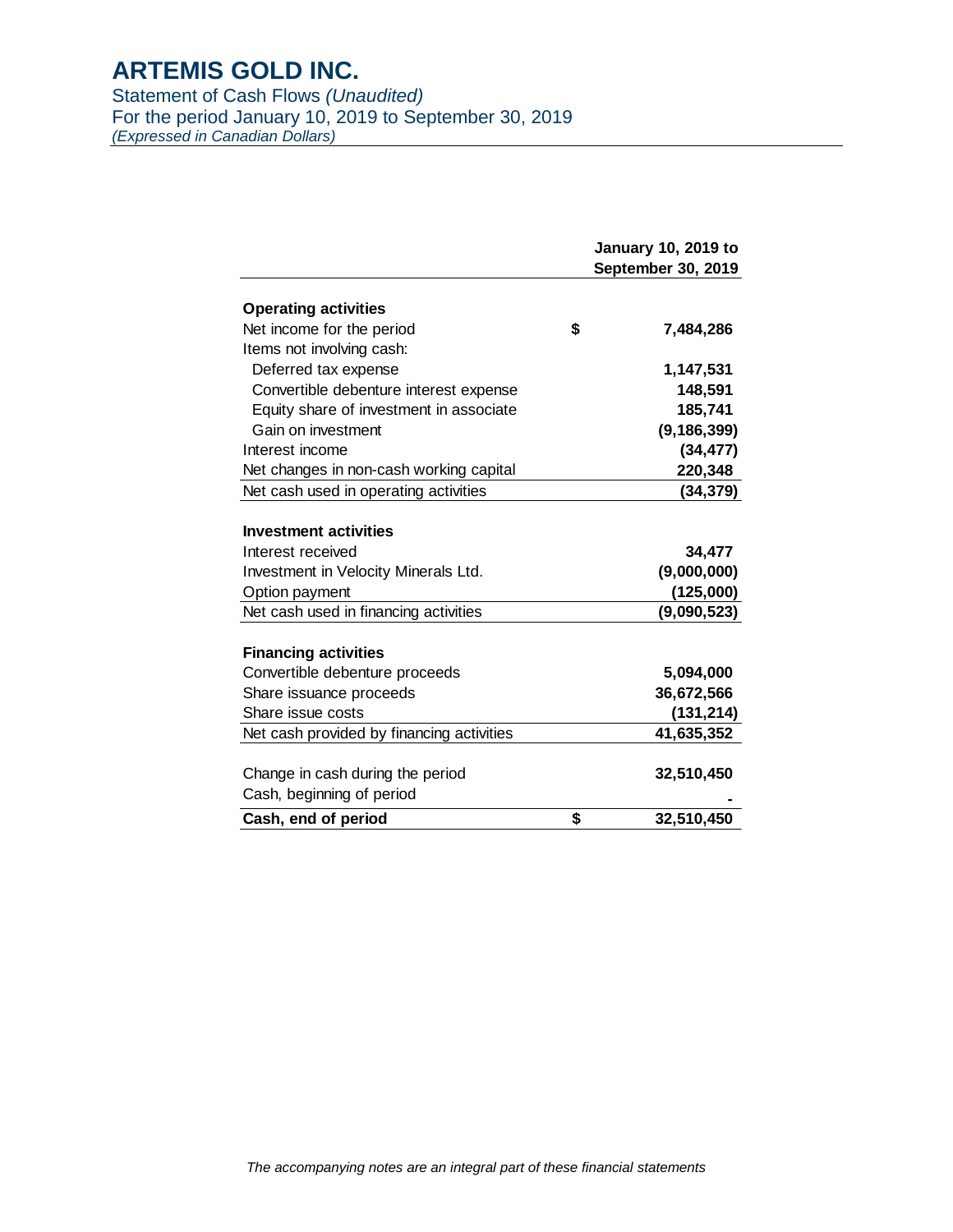Notes to the Condensed Interim Financial Statements *(Unaudited)* For the three months ended September 30, 2019 and the period January 10, 2019 to September 30, 2019 *(Expressed in Canadian Dollars)*

#### **1. NATURE OF OPERATIONS AND GOING CONCERN**

Artemis Gold Inc. ("Artemis" or the "Company") (formerly 1193490 B.C. Ltd.) is an exploration stage company currently focused on its investment in Velocity Minerals Ltd. ("VLC"), its option to acquire a 100% interest in GK project located in the Telegraph Creek area of British Columbia (the "GK Project"), as well as acquiring exploration and/or development stage mineral properties for the purposes of further exploration and development. VLC is in the business of acquiring, exploring, and evaluating mineral resource properties in Bulgaria. Artemis was incorporated under the Business Corporations Act (British Columbia) on January 10, 2019. The Company maintains its head office at 595 Burrard Street, Suite 3083, Vancouver, B.C. Canada. The Company's registered and records office is located at 595 Burrard Street, Suite 2600, Vancouver, B.C., Canada. Up until July 19, 2019, the Company was privately held and was a wholly owned subsidiary of Atlantic Gold Corporation ("Atlantic"). Artemis operates in one operating segment.

On May 14, 2019, Atlantic announced that it had entered into an arrangement agreement with St. Barbara Limited ("St. Barbara") pursuant to which St Barbara would acquire 100% of all issued and outstanding shares of Atlantic (the "Arrangement"). As part of the Arrangement, Atlantic agreed to distribute 100% of the common shares of Artemis to Atlantic shareholders on the closing date of the Arrangement, being July 19, 2019. On October 2, 2019 the Company commenced trading on the TSX Venture Exchange under the trading symbol of ARTG.

#### **2. BASIS OF PREPARATION**

These unaudited condensed interim financial statements for the three months ended September 30, 2019 and the period of January 10, 2019 to September 30, 2019 (the "Interim Financial Statements") have been prepared in accordance with International Accounting Standard ("IAS") 34, Interim Financial Reporting ("IAS 34") using policies consistent with International Financial Reporting Standards ("IFRS") as issued by the International Accounting Standards Board ("IASB"). These Interim Financial Statements do not include all disclosures required for annual audited financial statements. Accordingly, they should be read in conjunction with the notes to the Company's audited financial statements for the period of January 10, 2019 to May 14, 2019, which were prepared in accordance with IFRS as issued by the IASB. These Interim Financial Statements have been prepared using accounting policies consistent with those used in the aforementioned audited financial statements, the unaudited condensed interim financial statements for the periods January 10, 2019 to June 30, 2019 and May 15, 2019 to June 30, 2019, with the addition of those policies listed in Note 3 of the Interim Financial Statements. These financial statements were approved by the board of directors on November 27, 2019.

#### **3. SIGNIFICANT ACCOUNTING POLICIES**

#### Cash and cash equivalents

Cash and cash equivalents comprise cash on hand, term deposits and short-term highly liquid investments at Canadian financial institutions with an original term to maturity of 90 days or less, which are readily convertible to known amounts of cash at any time without penalty and which, in the opinion of management, are subject to an insignificant risk of changes in value. Such financial assets are stated at their respective fair values at inception and subsequently at amortized cost.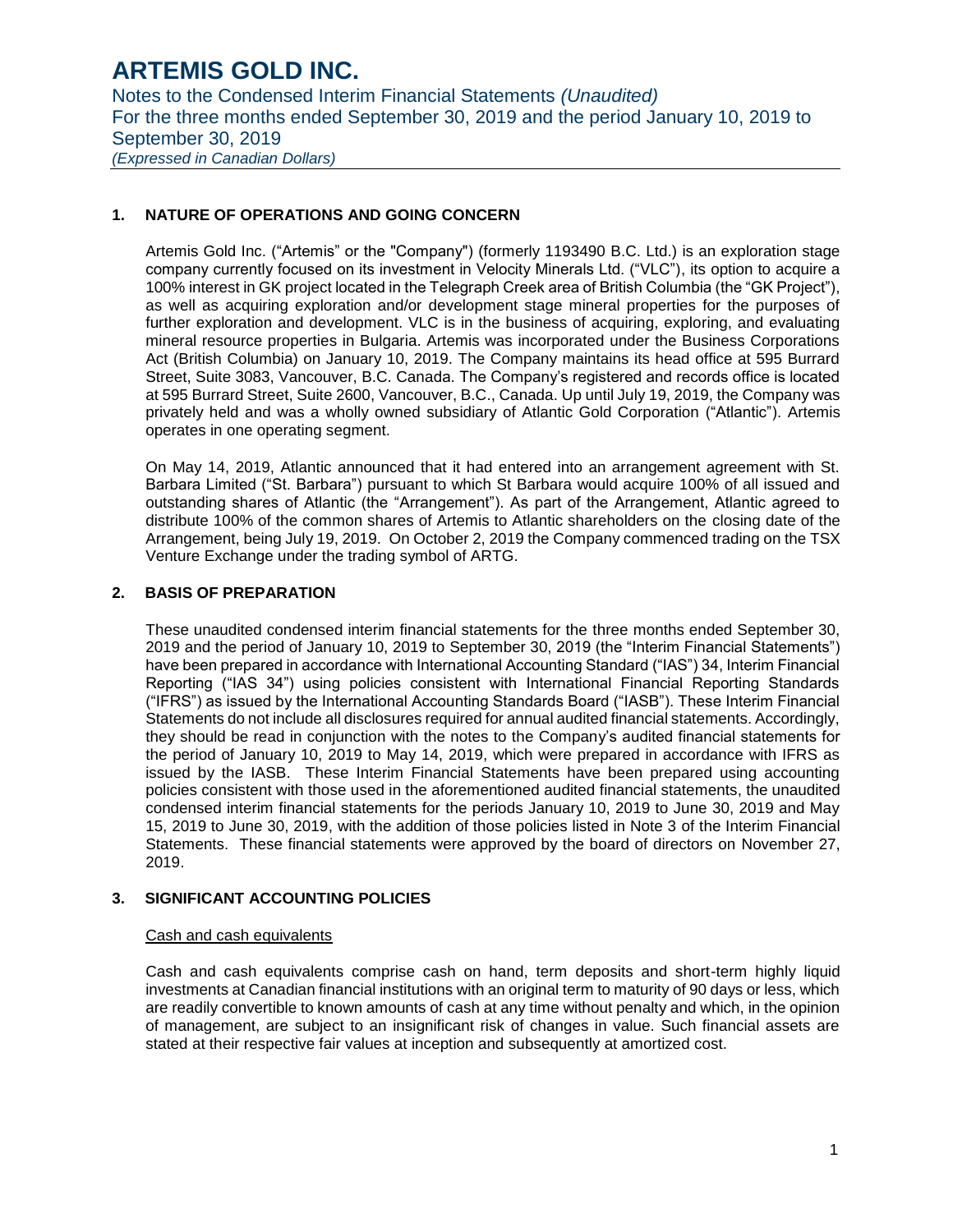Notes to the Condensed Interim Financial Statements *(Unaudited)* For the three months ended September 30, 2019 and the period January 10, 2019 to September 30, 2019 *(Expressed in Canadian Dollars)*

#### **3. SIGNIFICANT ACCOUNTING POLICIES (continued)**

#### Warrants

From time to time, warrants are issued as part of a unit which is made up of a common share and a full or partial warrant. The warrant allows the holder to acquire common shares of the Company. The Company uses the residual value in assigning the value to the warrant which is included in the warrant reserve in the statement of equity.

#### **4. CRITICAL ACCOUNTING ESTIMATES AND JUDGMENTS**

The critical estimates and judgements that the Company's management has made in the process of applying the Company's accounting policies are disclosed in the Company's audited financial statements for the period of January 10, 2019 to May 14, 2019.

#### **5. INVESTMENT IN ASSOCIATE**

The investment in the associate is comprised of:

|                                         | <b>Initial</b><br>investment | Gain at<br>inception | <b>Fair value</b><br>change in the<br>period | Equity pick up |    | September 30,<br>2019 |
|-----------------------------------------|------------------------------|----------------------|----------------------------------------------|----------------|----|-----------------------|
| Convertible debentures                  | 5,094,000                    | ٠                    | 5.262.078                                    | $\blacksquare$ |    | 10,356,078            |
| Investment in associate - common shares | 3.906.000                    | 1,488,000            | ۰                                            | (185,741)      |    | 5,208,259             |
| Warrants                                | $\blacksquare$               | 1.230.531            | 1.205.791                                    | $\blacksquare$ |    | 2,436,322             |
| Total investment                        | 9,000,000                    | 2.718.531            | 6,467,869                                    | (185, 741)     | -S | 18,000,659            |

On March 14, 2019, the Company completed an investment in VLC for a total consideration of \$9,000,000. Included in the investment was a \$5,094,000 secured convertible debenture in VLC, plus an equity component comprising 18,600,000 Units of VLC for cash consideration of \$3,906,000. Further, as part of the investment agreement, the Company has the right to designate one individual to be nominated, and if elected, to serve as a director of VLC provided the Company holds at least 15% of the issued and outstanding common shares of VLC, with the number of nominees increasing to two directors if the Company holds 30% or more of the issued and outstanding common shares of VLC.

The convertible debenture earns interest at an annual rate of 8.5% payable semi-annually, over a fiveyear term. The interest can be paid in cash or common shares of VLC, at the discretion of VLC. The principal amount of the convertible debentures is convertible into common shares of VLC at the election of the Company at a conversion price of \$0.25. The convertible debentures are secured with a first ranking charge at any time by way of general security agreement and guarantee from the material subsidiary of VLC.

The convertible debenture investment is recognised as Fair Value through Profit and Loss (FVPL). At inception, the convertible debenture was recorded at the equivalent of cash consideration paid. As at September 30, 2019, the fair value of the convertible debenture increased to \$10,356,080, resulting in a gain of \$5,262,078 for the period of January 10, 2019 to September 30, 2019 (\$1,274,573 for the three months ended September 30, 2019).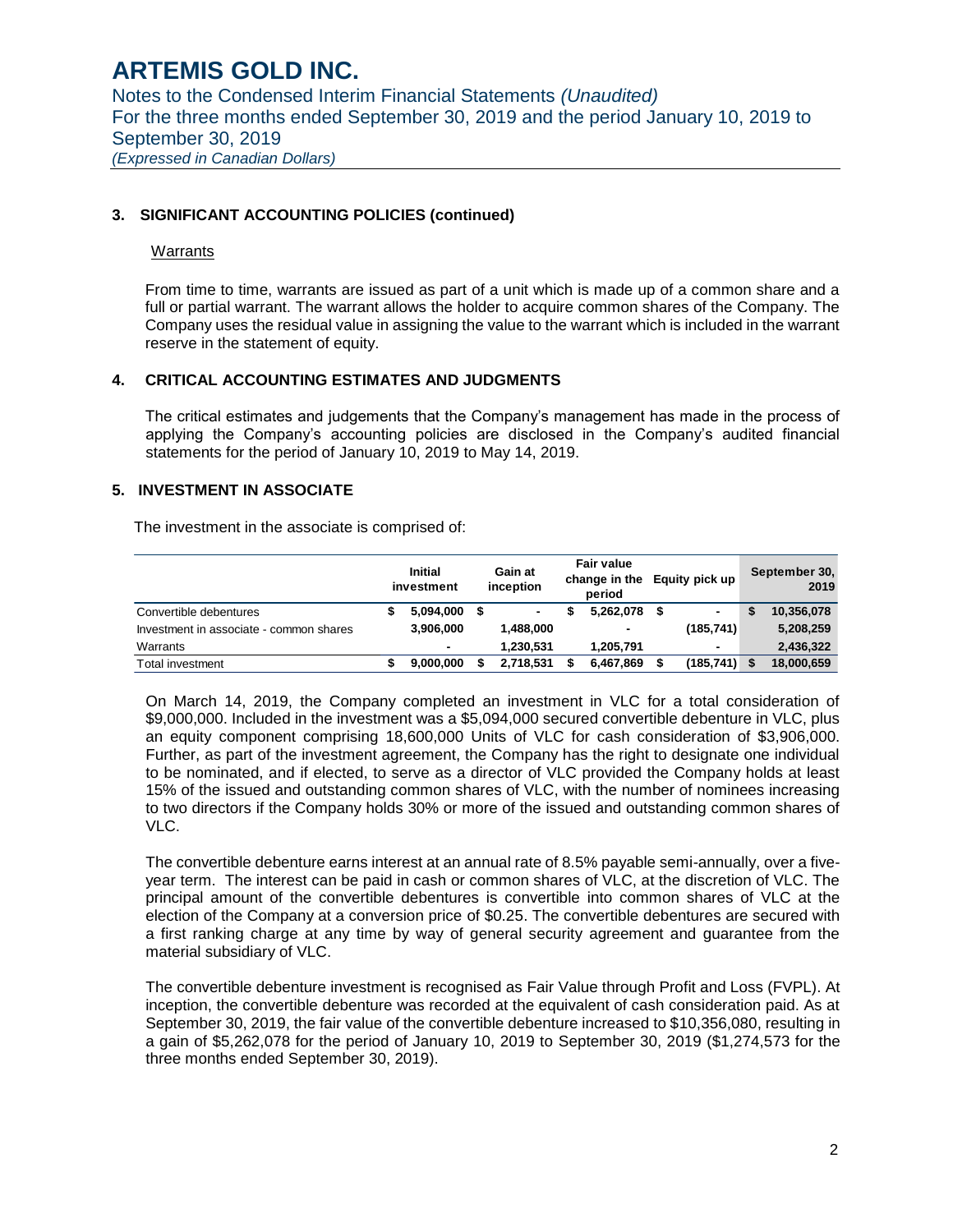Notes to the Condensed Interim Financial Statements *(Unaudited)* For the three months ended September 30, 2019 and the period January 10, 2019 to September 30, 2019 *(Expressed in Canadian Dollars)*

#### **5. INVESTMENT IN ASSOCIATE** (continued)

The equity component of VLC comprised 18,600,000 Units of VLC, with each Unit consisting of one common share and 1/2 warrant. The warrants are exercisable into common shares of VLC at an exercise price of \$0.25, with an expiry date of March 14, 2022.

The attributed cost of the common shares at the date of inception was \$5,394,000 and was determined using the traded stock price of VLC on March 14, 2019 which was \$0.29 per common share multiplied by the number of common shares held. At inception, the attributed cost of the warrants was determined using the Black-Scholes option pricing model which was \$1,230,531. The attributed costs were higher than the cash outlay, resulting in a gain at inception.

The Company applies equity accounting over the investment in the common shares of VLC as the Company has significant influence over VLC due to its share ownership in the Company and its ability to have board representation. As a result, at inception of the investment, the common shares were recognized at attributed cost, with the carrying amount of the investment increasing or decreasing to recognise the Company's share of the profit or loss of VLC at each reporting period. As at September 30, 2019, the Company had an approximately 19% ownership interest in VLC.

The assets and liabilities of VLC are summarized in the following table and are taken from VLC's most recently available financial statements as at June 30, 2019.

|                                                |        | <b>June 30, 2019</b> |
|------------------------------------------------|--------|----------------------|
| <b>Current assets</b>                          | \$     | 8,047,180            |
| Non-current assets                             |        | 5,919,395            |
|                                                |        | 13,966,575           |
| <b>Current liabilities</b>                     |        | 1,066,544            |
| Non-current liabilities                        |        | 4,033,178            |
|                                                |        | 5,099,722            |
| Net assets                                     |        | 8,866,853            |
| Company's equity share of net assets           | Œ<br>æ | 1,704,209            |
|                                                |        |                      |
| Loss and comprehensive loss for the six months |        |                      |
| ended June 30, 2019                            | \$     | (1,619,374)          |

The warrants have been accounted for as FVPL. The Company used the Black-Scholes option pricing model to calculate the fair value of the warrants held in VLC. The Company used the following assumptions:

|                               | <b>September 30, 2019</b> |    | March 14, 2019 |
|-------------------------------|---------------------------|----|----------------|
| <b>Share Price</b>            | \$<br>0.46                | \$ | 0.29           |
| <b>Volatility</b>             | 60%                       |    | 60%            |
| <b>Expected Life in Years</b> | 2.45                      |    | 3.00           |
| <b>Dividend Rate</b>          | $0.00\%$                  |    | $0.00\%$       |
| <b>Risk-free-rate</b>         | 1.510%                    |    | 1.600%         |

At inception, the fair value of the warrants was \$1,230,531. As at September 30, 2019, the fair value of the warrants increased to \$2,436,322, resulting in an additional gain on investment of \$1,205,791 for the period of January 10, 2019 to September 30, 2019 (gain of \$548,443 for the three months ended September 30, 2019).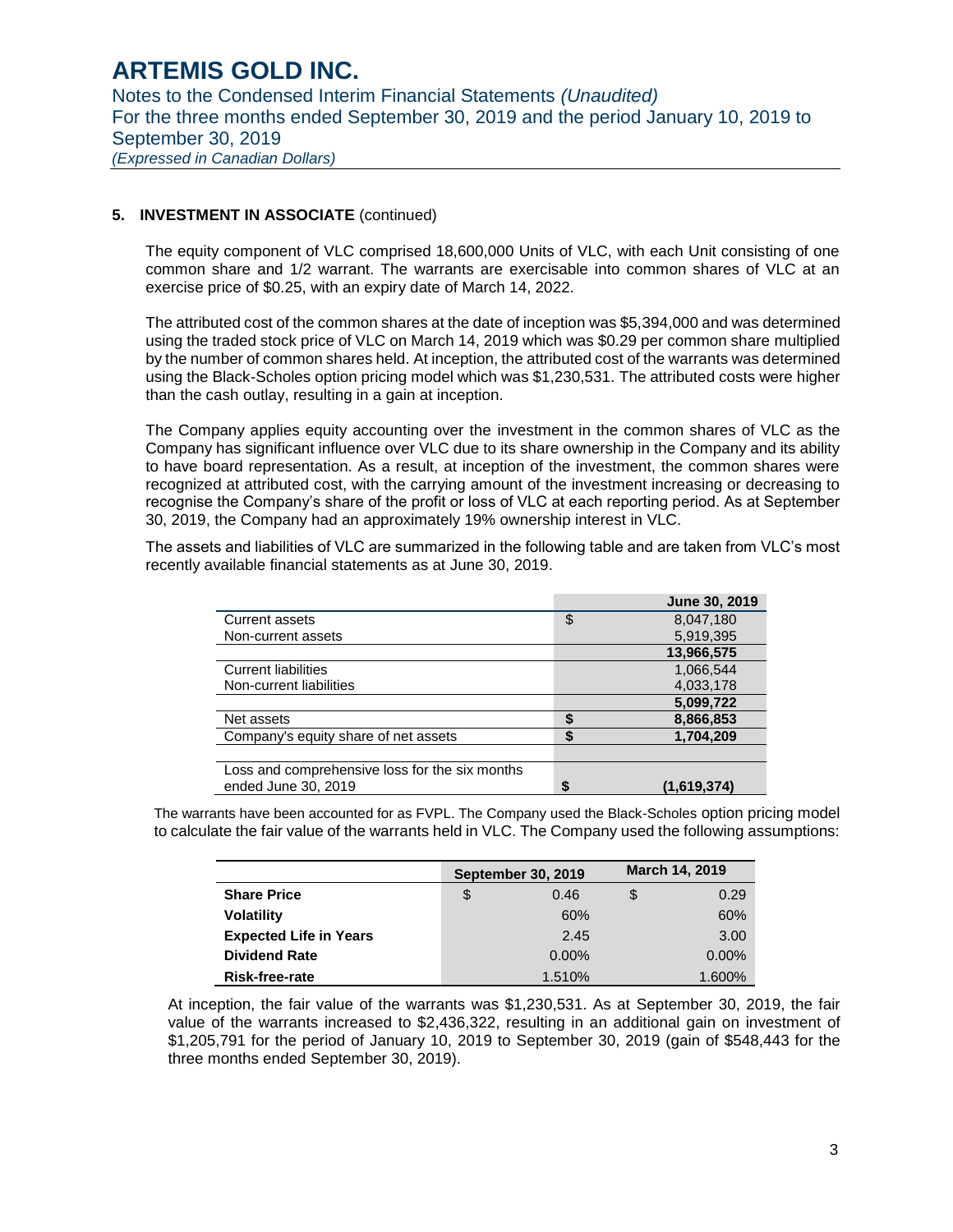Notes to the Condensed Interim Financial Statements *(Unaudited)* For the three months ended September 30, 2019 and the period January 10, 2019 to September 30, 2019 *(Expressed in Canadian Dollars)*

#### **6. MINERAL PROPERTY**

On May 31, 2019, the Company entered into an option agreement ("Option Agreement") whereby the Company has the right to acquire a 100% interest, subject to certain royalty payments, in the GK project.

In order for the Company to exercise its option under the Option Agreement, the Company must pay:

- (i) \$125,000 in cash upon execution of the Option Agreement (paid on June 12, 2019);
- (ii) On or before 12 months after the effective date of the Option Agreement, \$50,000 in cash and incur certain expenditures of not less than \$100,000;
- (iii) On or before 24 months after the effective date of the Option Agreement, \$100,000 in cash and incur certain expenditures of not less than \$500,000;
- (iv) On or before 36 months after the effective date of the Option Agreement, \$500,000 in cash and incur certain expenditures of not less than \$1,300,000;
- (v) On or before 48 months after the effective date of the Option Agreement, \$750,000 in cash and incur certain expenditures of not less than \$2,000,000; and
- (vi) On or before 60 months after the effective date of the Option Agreement, \$1,000,000 in cash and incur certain expenditures of not less than \$3,000,000.

#### **7. CONVERTIBLE DEBENTURE LIABILITY**

On March 14, 2019, the Company issued convertible debentures (the "Debentures") of \$5,094,000 to Atlantic. The Debentures carry an interest rate of 8.4% (due semi-annually in March and September). The principal amount of the Debentures was due and payable on demand. At any time, the subscriber could, at its option, convert the debenture into common shares of the Company at a conversion price of \$0.7680 per share.

For accounting purposes, the Debentures were separated into their liability and equity components by first valuing the liability component. Because the Debentures were payable on demand, the fair value of the liability component at the time of issue was calculated as the principal amount owing on the convertible debenture liability, being \$5,094,000. This resulted in no residual value being attributed to the equity component of the financial instrument.

On July 18, 2019, pursuant to the Arrangement, Atlantic converted the Debentures (\$5,094,000 in principal and \$148,591 in interest) into 6,825,986 common shares of Artemis at \$0.7680 of debt per share. As part of the Arrangement, Atlantic agreed to distribute 100% of the common shares of Artemis to Atlantic shareholders on the closing date of the Arrangement, being July 19, 2019.

Interest and accretion expense for the period January 10, 2019 to September 30, 2019 was \$148,591 (\$21,227 for the three months ended September 30, 2019) and has been expensed to the statement of income and comprehensive income.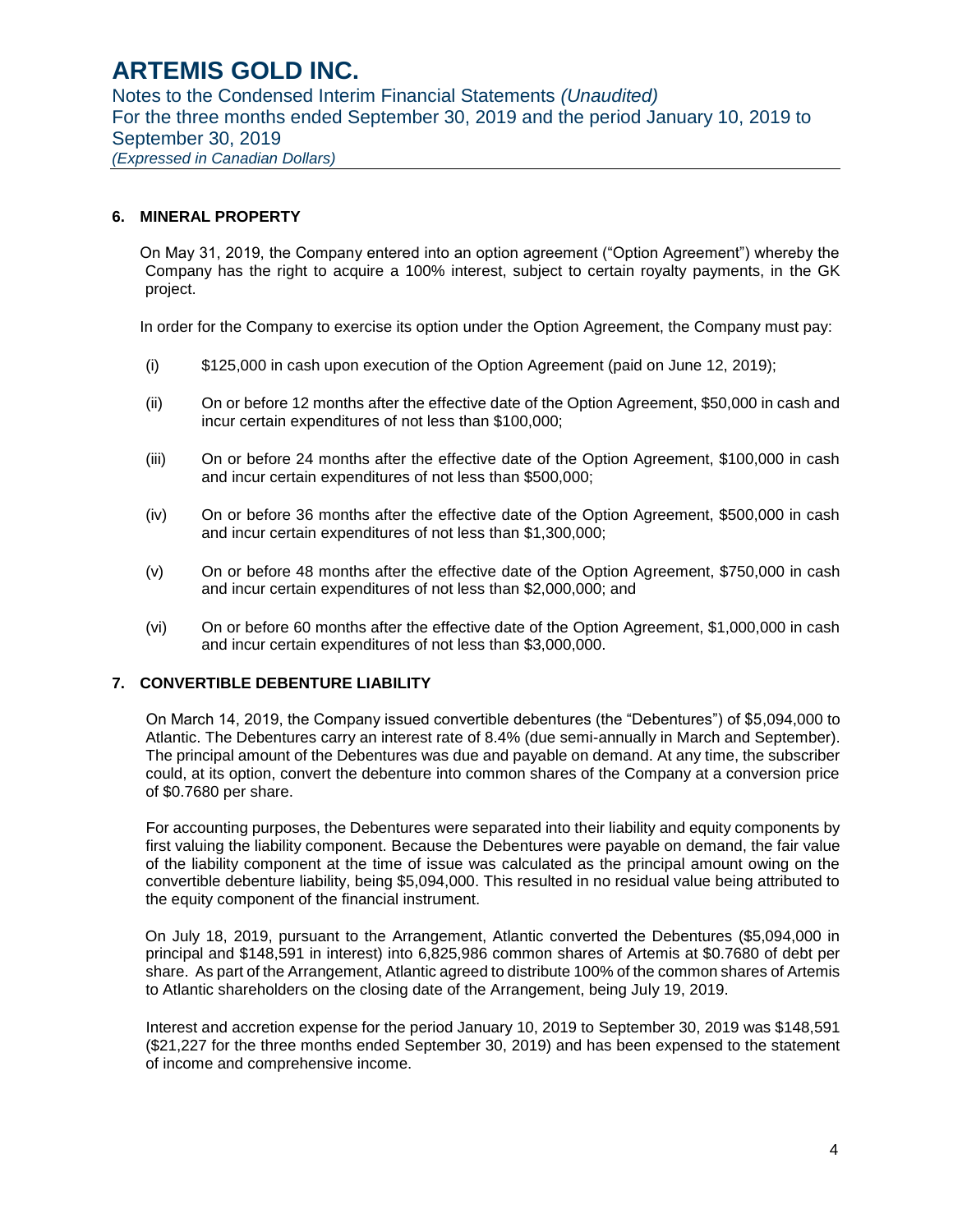Notes to the Condensed Interim Financial Statements *(Unaudited)* For the three months ended September 30, 2019 and the period January 10, 2019 to September 30, 2019 *(Expressed in Canadian Dollars)*

#### **8. DEFERRED INCOME TAX LIABILITY**

The deferred income tax liability is largely a result of taxable temporary differences resulting from the accounting gain on the various instruments comprising the Company's investment in VLC, which is not yet realized for tax purposes.

#### **9. EQUITY**

#### Authorized share capital

Unlimited number of common shares without par value.

On July 18, 2019, the Company's common shares were split on the basis of approximately 1.302 post subdivided share for every pre subdivided share. All common share, and per share amounts in these financial statements have been retrospectively restated to present post subdivision amounts.

On March 14, 2019 the Company issued 5,085,710 shares for cash proceeds of \$3,906,000.

On June 12, 2019 the Company issued 1 share for cash proceeds of \$125,000.

On July 18, 2019 the Company converted it's the convertible debt to common shares, see Note 7.

On August 27, 2019, Artemis completed a non-brokered private placement financing for gross proceeds of \$32,641,566 (the "Private Placement"). The Private Placement resulted in Artemis issuing 36,268,407 units (the "Artemis Units") at a price of \$0.90 per Artemis Unit. Each Artemis Unit consists of one Artemis Share and one common share purchase warrant, with each whole warrant entitling the holder to purchase one additional Artemis Share at a price of \$1.08 per share for a period of 60 months following closing of the Private Placement. The was no residual value to assign to the warrants.

Certain directors and officers of Artemis subscribed to 17,889,155 common shares of the Private Placement which are subject to an escrow agreement. Ten percent of the common shares were released from escrow on September 30, 2019 and 15% will be released from escrow every six months starting March 31, 2020 until September 30, 2022. At September 30, 2019 16,100,240 shares remained in escrow.

#### **10. RELATED PARTY TRANSACTIONS**

Key management personnel include those persons having authority and responsibility for planning, directing and controlling the activities of the Company as a whole. The Company has determined that key management personnel consists of executive and non-executive members of the Company's Board of Directors and corporate officers.

Remuneration attributed to key management personnel included in management fees and salaries in the Statement of Income and Comprehensive Income is \$50,000 for the three months ended September 30, 2019 and the period from inception to September 30, 2019. This amount, and \$3,207 of expenses is owing to key management personnel at September 30, 2019.

As discussed in Note 9, certain directors and officers subscribed to the Private Placement.